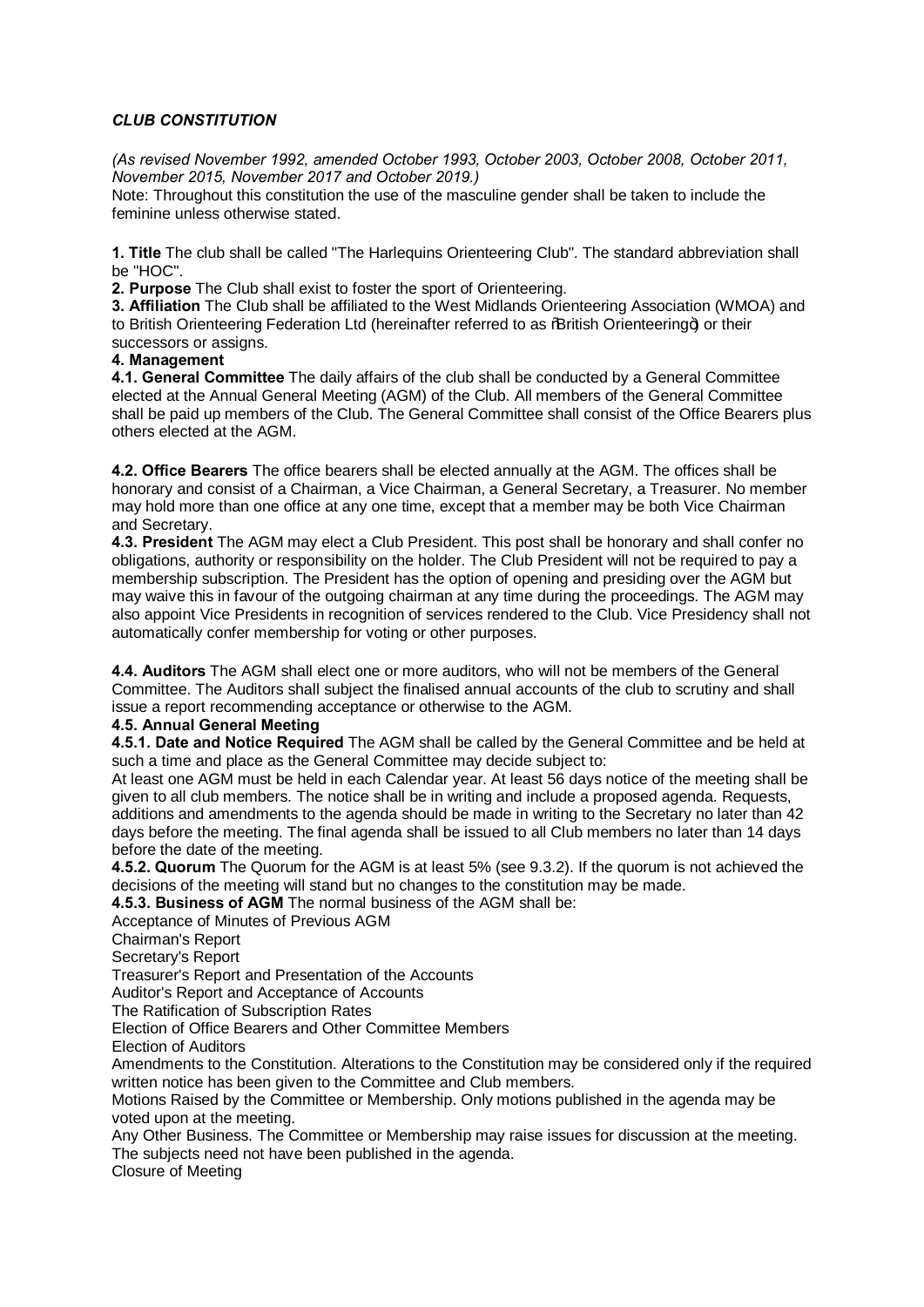**4.5.4. Conduct of the Meeting** The outgoing Chairman shall chair the meeting. Authority shall pass to the incoming office holders upon the closure of the meeting by the outgoing Chairman. The outgoing General Secretary shall take minutes and distribute copies of these to all Club members within 56 days of the meeting.

**4.6. Extraordinary General Meeting** An Extraordinary General Meeting may be called by the General Committee or on application in writing from any member to the General Secretary which is supported by, and bears the signatures of, at least 10% of the membership of the Club (calculated as per meeting quorum). All Club members shall be notified by the Club Secretary at least 14 days before the meeting. The notification shall state the matter which it is proposed to discuss and why the issue has been raised. No other business other than that contained in the notification may be brought forward or discussed at an EGM. Any motion under discussion may not be amended in any way by the EGM. The quorum for an EGM shall be at least 10%. If the Quorum is not achieved any motion proposed will automatically fail. **Any** issue may be considered at an EGM except alterations to the Club Constitution, eg the EGM may overturn any decision of the General Committee, demand the resignation of officers or alter subscriptions.

**4.7. Vacancy** In the event of a General Committee post falling vacant the remaining members may: a) Call an EGM for the purpose for electing a replacement.

b) Appoint a replacement and inform the Membership.

Non-elected Committee members are not entitled to vote at committee meetings. In the event of the Chairman having to stand down the Vice Chairman may assume his role and authority until the next AGM without recourse to further elections.

**4.8. Additional Officer**s The General Committee shall have the power to appoint additional job holders, eg West Midlands Rep., Mapping Officer, Magazine Editor, and to constitute sub-committees as may be deemed necessary. These jobs may be combined or split and may be undertaken by any member of the General Committee.

# **5. Finance**

**5.1. Accounts** All accounts will be balanced at 31st July and submitted, after audit, to the following AGM. Should the accounts not be approved by the AGM a review committee will be appointed and the corrected/investigated account be presented by the review committee for approval at a specially convened EGM within 84 days of the date of the AGM.

**5.2. Funds** The funds of the Club shall be kept only in a Bank or Building Society account or accounts. The General Funds shall consist of all funds other than Event Funds. The General Funds shall only be kept in accounts opened in the name of the Club. Subject to the initial and continuing approval of the General Committee funds related to a specific event (Event Funds) may be kept in temporary Bank/Building Society accounts opened in the name of the event. The conduct of such accounts shall be the responsibility of the nominated event organiser (and event treasurer where appropriate) who will be accountable to the General Committee for the management of the funds. The opening of joint accounts with other orienteering clubs shall be subject to similar approval. Members shall declare any financial interests in companies providing services for an event.

**5.3. Cheques, Transfers and Payments** All cheques or electronic payment authorities over £250 written against Club General Funds shall be signed or authorised by any two members who are office bearers. Transfers of over £1000 from and between Club accounts shall require similar authorisation. **5.4. Winding Up** In the event of the closure and winding up of the Club all equipment, assets and funds will be transferred to the West Midlands Orienteering Association or its successor.

# **6. Membership**

**6.1 Qualification** Membership shall be open to persons and groups actively interested in promoting, developing and taking part in orienteering as an open sport. Membership shall be conditional on compliance with the Club Constitution and Bye-laws.

# **6.2 Classes of Membership**

The classes of membership shall be as follows: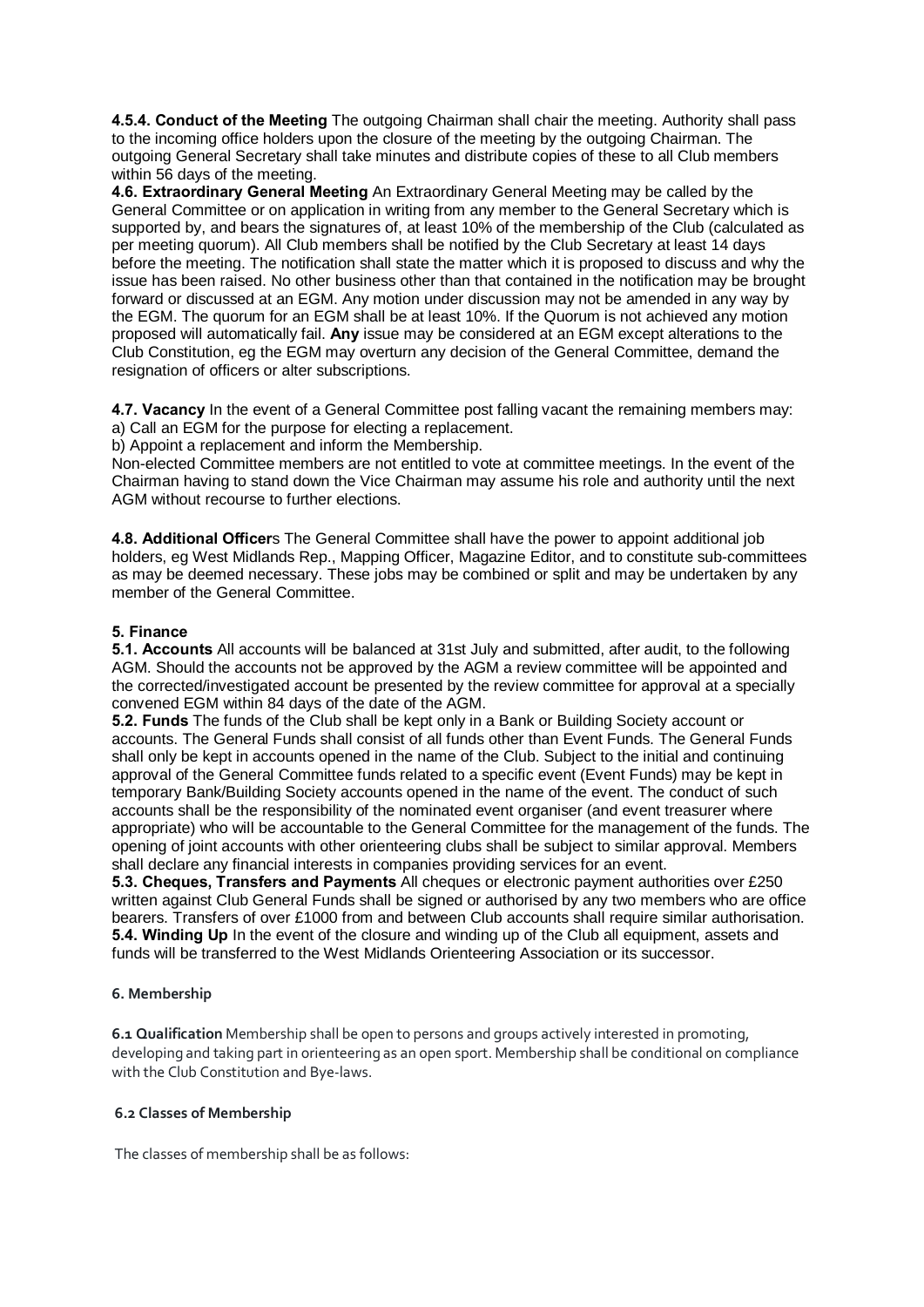# (i) Full Member

A member of the Club who is concurrently a member of British Orienteering and the WMOA, and who has registered their membership of the Club with British Orienteering. Full member sub-classes shall be as follows: Adult, Junior (as currently defined by British Orienteering).

(ii) Social Member

A member of the Club who is not concurrently a member of British Orienteering and the WMOA. Social member sub-classes shall be as follows: Adult, Junior (as currently defined by British Orienteering).

(iii) Second Claim Member

A member of the Club who is concurrently a member of British Orienteering and who has not registered their membership of the Club with British Orienteering. Second claim member sub-classes shall be as follows: Adult, Junior (as currently defined by British Orienteering).

(iv) Honorary Life Member

The General Committee shall be empowered to confer Honorary Life Membership on members or former members who have brought distinction to the Club. This shall not automatically confer voting rights or any other benefit of membership. The General Committee shall be empowered to rescind Honorary Life Membership.

(v) Group Member

Any association, club or organisation whose activities, nature and aims are not inconsistent with those of the Club

#### **6.3 Exclusion/Expulsion**

The General Committee shall have the power to exclude or expel from membership any member or group. The committee's decision may only be overruled by a resolution made by the AGM or an EGM.

# **6.4 Membership Subscription**

The Membership Secretary shall maintain an accurate record of membership. This document will be used to determine eligibility for office and for voting. Should a member's subscription not be paid within three calendar months of the due date their membership shall lapse (excluding the Club President, Honorary Life Members and such Vice Presidents as the AGM shall choose to exempt from payment). If a new member joins the club during the last two calendar months of the membership year their subscription will cover membership for the following calendar year. Subscriptions shall be non-refundable.

**6.5 Membership Benefits**The General Committee shall have the power to determine the benefits of membership for each class and sub-class (as defined in 6.2) including but not limited to: eligibility to enter competitions organised by the Club, eligibility to be an office bearer of the Club, eligibility to undertake roles within the scope of insurance policies held by the Club. All membership benefits must be compatible with British Orienteering Policies, Procedures, Rules and Regulations (as 9.5)

# **7. General Committee**

**7.1. Frequency of Meetings** General Committee meetings shall be held as and when deemed necessary by the committee. All committee members shall be informed of date, time and place and provided with a copy of the agenda at least 2 weeks in advance.

**7.2. Minutes** An appropriate officer shall maintain a minute book containing a record of the business of all meetings. Minute sheets must be sequentially numbered and signed as approved by at least two Club officers. A copy of the previous meeting's minutes to be sent to each of the committee members, at least 7 days before the date of the next meeting. The minutes will be available for inspection by any Club member and will normally be published in the Club magazine. Confidential items may be edited from the published version where considered necessary – see also 9.3.8.

**7.3. Quorum** The quorum shall consist of not less than five members, of which one must be an office bearer.

**7.4. Duties** The duties of the General Committee shall be:

To manage the day to day affairs of the club.

To summon the AGM of the Club.

To receive reports from delegates and sub-committees.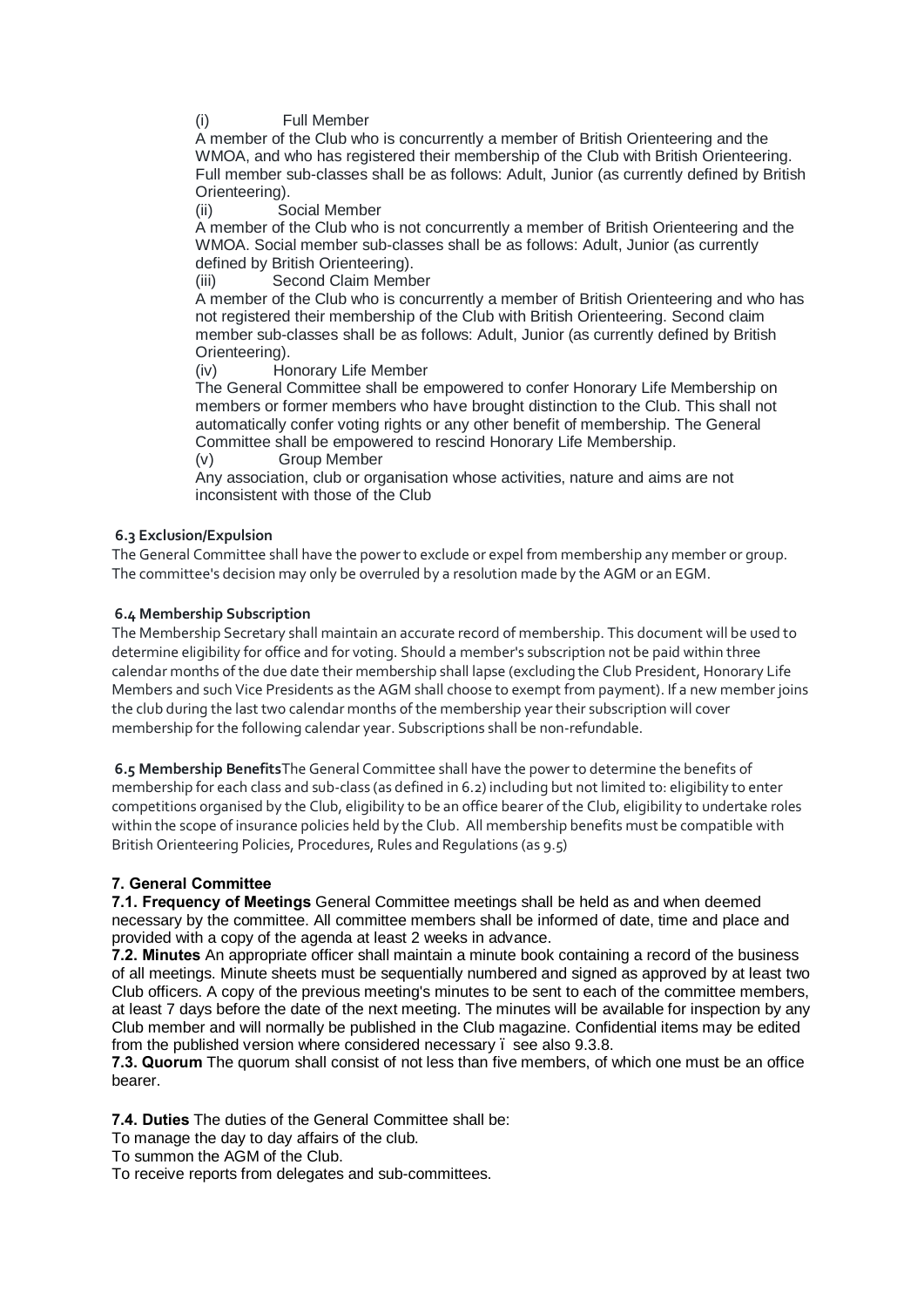To promote competitions and to appoint officials responsible for their organisation.

To encourage the production of specialist orienteering maps. To maintain adequate stocks of up-todate maps to support the competition programme.

To actively encourage others to take up orienteering.

To provide for and organise training and coaching for club members.

To encourage and actively support members in gaining experience of planning, organisation,

mapping, coaching and controlling, through the attainment of British Orienteering qualifications where these exist.

To liaise with the WMOA and neighbouring clubs to ensure the development of good relations and the harmonious development of orienteering within the West Midlands and surroundings.

To ensure that a copy of the constitution and current bye-laws, a membership list, a list of Committee officer bearers and details of all Club activities are sent to all members.

To fix the subscription rates for the forthcoming year for communication to British Orienteering by the required deadline. Such rates shall be subject to ratification by the AGM. In the event that the AGM fails to ratify them, the Committee will make provision for individual adjustments to be collected or disbursed for those members affected.

**8. Bye-Laws** The General Committee shall be empowered to publish and enforce such bye-laws as they feel will be beneficial to the affairs of the Club, within and consistent with the framework of the British Orienteering rules. Not less than two thirds of the **total** voting members of the General Committee must approve the bye-law. The General Secretary will maintain a record of all Bye-Laws. Details of new bye-laws will be sent to all members. New members will receive a current copy of the bye-laws upon joining the Club.

# **9. General**

**9.1. Constitution** The constitution may only be amended at the AGM. No alteration of the Constitution shall be made without the approval of at least two thirds of the votes cast (including proxy votes) at the AGM. In this case abstentions will be included in the votes against. Any amendment shall be proposed in writing to the General Secretary at least 42 days before the AGM for inclusion in the final agenda. An up to date copy of the constitution will be maintained on the Club website. Details of amendments will be sent to all members. The General Secretary shall keep the current master copy of the constitution which will be available for inspection upon request. The current master copy will be signed and endorsed as 'a true copy' by two of the club officers serving at the time of issue/amendment.

**9.2. Matters Provided For** Any matter not provided for in these rules shall be dealt with by the General Committee. The General Committee has no power to delegate the authority conferred upon it by this constitution.

# **9.3. Standing Orders for the conduct of AGM and EGMs**

**9.3.1. Chair** The meeting will be conducted by the current Chairman. Should the Chairman be unable to attend the Vice Chairman or other office holder shall deputise. All speakers shall address themselves to the Chair and shall not speak unless called by the Chair. Should the Chair of the meeting be a candidate for election or wish to propose or oppose a motion, or address the meeting, he must temporarily vacate the Chair.

**9.3.2. Quorum** The General Secretary shall take a quorum count at the start of the meeting. Any member may request a further count at any time during the meeting. For the purposes of determining the quorum the divisor to be used shall be the total number of membership units listed in the up-todate list of members held by the General Secretary. Each individual member or group counts as one membership unit. The numerator shall be the total number of votes which may be cast by those present at the meeting (not including proxy votes).

**9.3.3. Voting** Only paid up members of the Club may cast votes. Proof of membership shall not be required before voting but the right of any individual to vote may be challenged. Upon the making of a challenge the Club records will be checked (see 6.4). Members (and their proxies) may only exercise their votes in person. A member may appoint another member as his proxy by submission, in writing, of a request to the General Secretary. The proxy may vote as he sees fit. If the member is present at the meeting any proxy instruction will lapse and he must cast their own vote. Voting will be by show of hands unless any member present objects – when a secret ballot will be conducted by a member appointed by the meeting. Each Individual Senior Member is entitled to cast one vote. Each Individual Junior Member is entitled to cast one vote providing he is M/W12 or older. Groups are entitled to cast